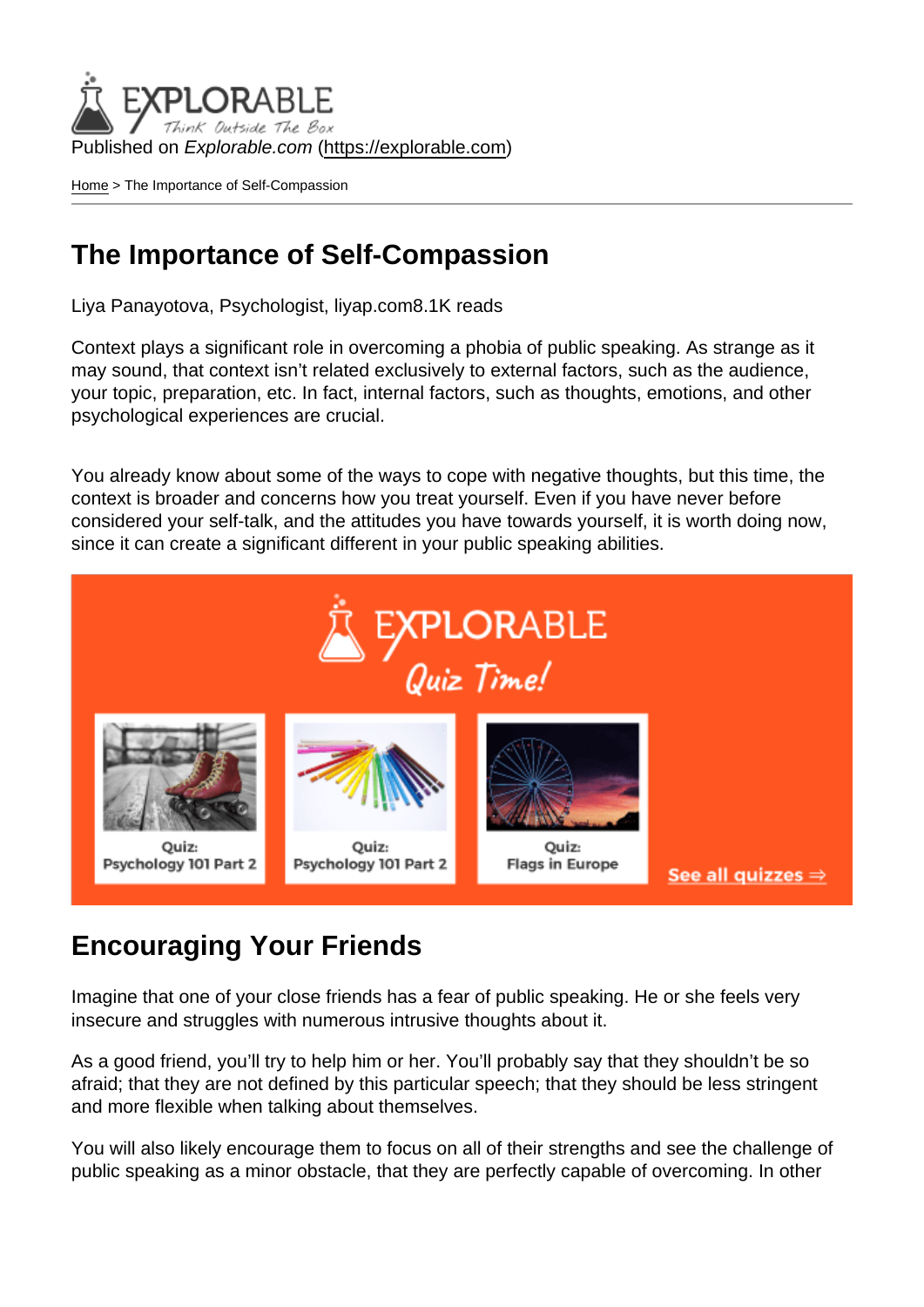words, you would probably encourage your friend in every way possible.

# **When It Is Your Turn**

However, when you walk in the speaker's shoes, and you feel nervous about a forthcoming public performance, you might take another, less constructive approach. Perhaps your thoughts about that event can be quite harsh and include conclusions, such as, "I am sure I can't do it", "I am weak and incompetent", "Everyone will remember my failure". Most people who fear public speaking, tend to make numerous, mainly negative, assumptions and perceive themselves as inadequate, while that may not be the case.

# **The Value of Self-Talk**

The way we speak to ourselves, within our inner world, while thinking about our successes and failures, has a great impact on how we perform our tasks and how we perceive ourselves, regardless of the outcome. We can be our best friend or the worst enemy - it's up to us.

# **Being Kind to Yourself**

You can change the way you speak to yourself and be your supportive friend, in stressful situations. The first step is to realize the pattern you use. You can achieve that by examining your thoughts. As a start, you could identify your cognitive distortions and recognize the thoughts that represent these distortions. You can use mindfulness as well, allowing your thoughts to be present at the moment, without overwhelming you.

## **A Positive Relationship with Yourself**

Another approach that most people find to be very helpful is self-compassion. It represents the foundation of emotional well-being and includes being aware of thoughts and emotions that lead you to feel confused, afraid or inadequate.

Being compassionate toward others, or empathizing with others, is the ability to recognize when someone is suffering and wanting to help them. Notice the importance of the desire to help - to take action, to relieve suffering. Self-compassion is the same, only directed towards yourself. Being afraid and believing that makes you weak always includes suffering. Although suffering is usually an unavoidable part of life, you don't have to make it worse and spin in a circle of self-doubt, inadequacy, and anxiety.

## **How Could It Help?**

Being self-compassionate and engaging in positive self-talk, will help you become aware and of challenging thoughts and emotions, such as fear, sadness, anger and even self-loathing. However, don't confuse a positive relationship with yourself, with self-indulgence.

Self-compassion implies accepting all the aspects of yourself, both positive and negative, as well as being kind to yourself, without unnecessarily indulging more than material goods. Another common misconception is that self-compassion will jeopardize your self-discipline